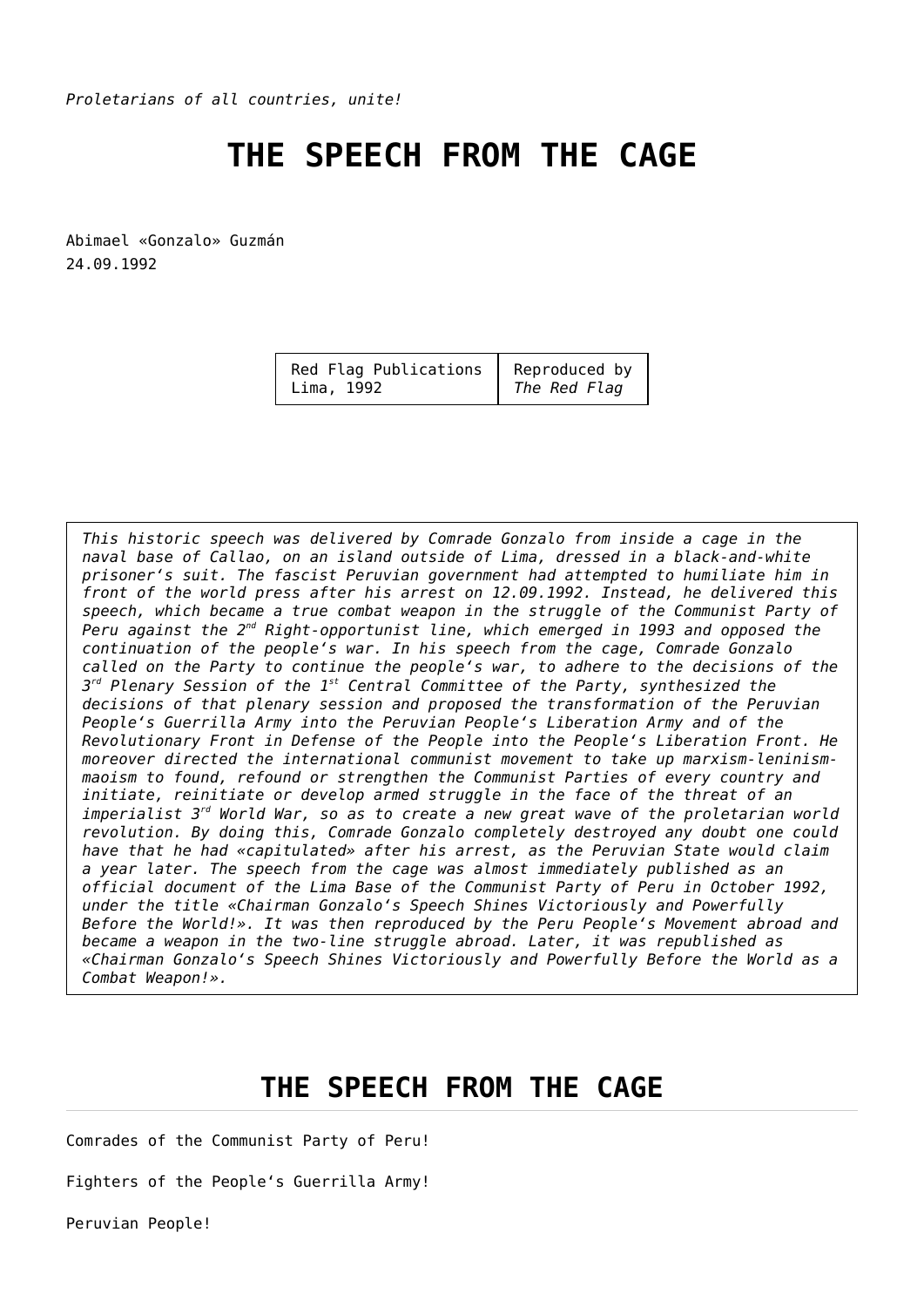We are living historic moments, each of us knows that this is the case, let us not fool ourselves. In these moments we must strengthen all forces to confront difficulties and continue carrying out our tasks. And we must conquer the goals! The successes! The victory! That is what is to be done.

We are here as children of the people and we are fighting in these trenches, they are also trenches of combat, and we do it because we are communists! Because here we are defending the interests of the people, the principles of the Party, and the people's war. That is what we do, we are doing it and will continue to do so!

We are here in these circumstances. Some think this is a great defeat. They are dreaming! We tell them to keep on dreaming. It is simply a bend, nothing more, a bend in the road! The road is long and we shall arrive. We shall triumph! You shall see it! You shall see it!

We should continue the tasks established by the  $3<sup>rd</sup>$  Plenary Session of the Central Committee. A glorious plenary session! You should know that these accords are already being implemented and that will continue. We shall continue applying the  $4^{th}$  Strategic Development Plan of the People's War to Conquer Power, we shall continue developing the 6<sup>th</sup> Military Plan to Build the Conquest of Power, that will continue; that is a task! We shall carry it out because of what we are and because of the obligation we have with the proletariat and the people!

We clearly say that today the democratic road has begun to develop as a road of liberation, as a road of people's liberation! That is the circumstance in which we are unfolding. We should think with a great sense of history, we must stop closing our eyes. Let us look at reality, let us look at the history of Peru. Let us look at the last three centuries of Peru. We should think about it. Look at the  $18^{th}$  century, look at the  $19^{th}$  century, look at the  $20^{th}$  century and understand them! Those who don't understand them are going to be blind and the blind don't serve the country, they don't serve Peru!

We believe that the  $18<sup>th</sup>$  century was a very clear lesson. Think about this. There was a dominator. It was Spain and where did that bloodsucking domination bring us? To a very profound crisis, as a consequence of which Peru was divided. From there come the origins of today's Bolivia. It is not our invention but facts.

Fine, the last century, English domination. Where did their rivalry with France take us? To another big crisis: the 1870s. The result? War with Chile. We must not forget it! And what happened? We lost territory. Our nation suffered a schism despite the blood shed by heroes and the people. We must learn from this!

The  $20<sup>th</sup>$  century. How are we doing? In the  $20<sup>th</sup>$  century we are dominated by imperialism, mainly North American, this is real, everyone knows it. And where has it brought us? It is reminiscent of the 1920s, here and now, in the worst crisis of the entire history of the Peruvian people. Learning the lesson of past centuries, what can we think? Once more the nation is at risk, once more the republic is at risk, once more our territory is at risk. It can easily be lost, and to interests. This is the situation; this is where they have brought us. But we have a fact, a Peruvian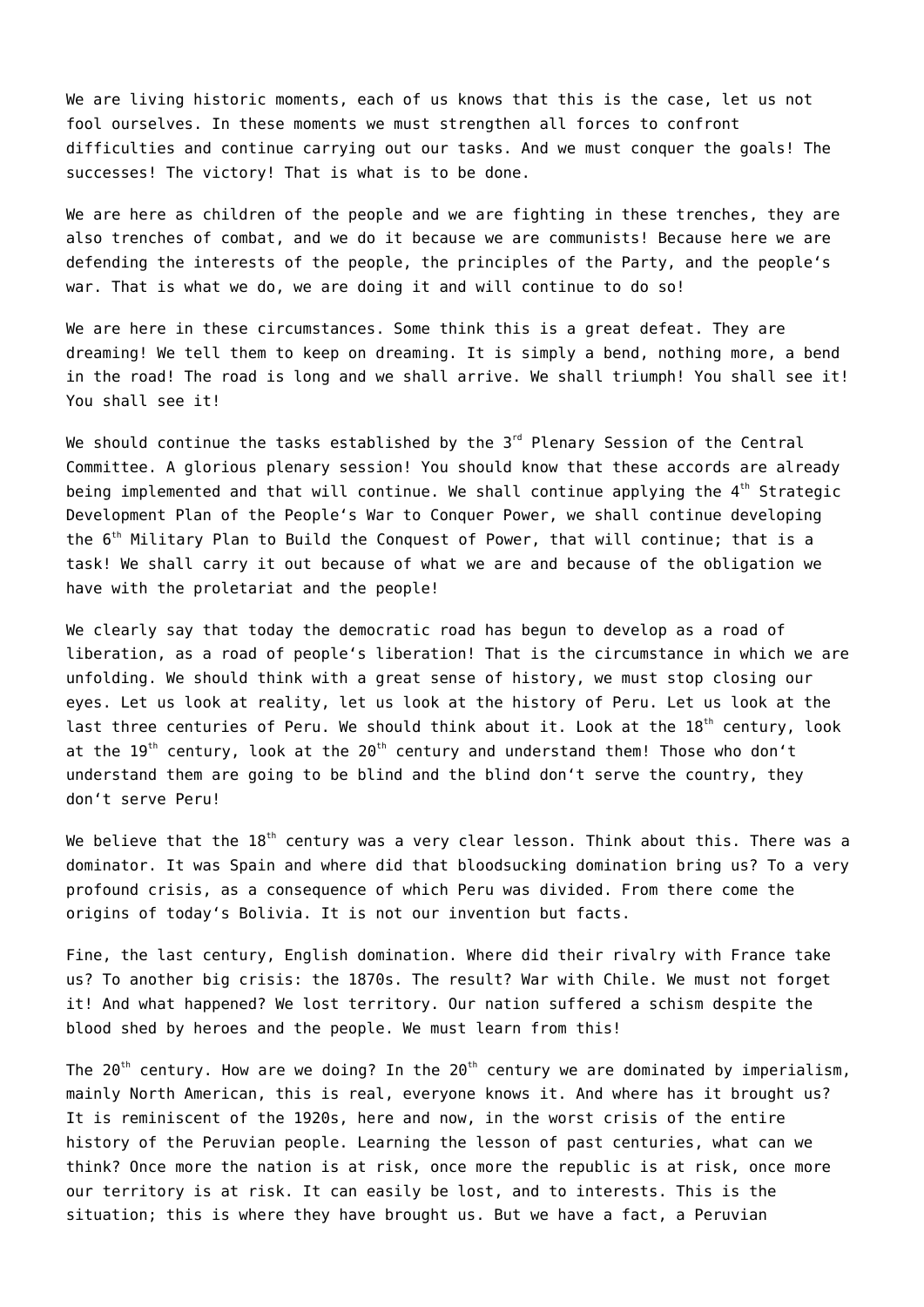revolution, a people's war, and it is advancing, and will continue to do so. Where have we gotten with this? To a strategic stalemate. And we must understand this well. It is a strategic stalemate! It solidifies itself in an essential situation. What have 12 years served for? To plainly show before the world and mainly before the Peruvian people, that the Peruvian State, the old Peruvian State, is a paper tiger that is rotten to the core. That has been proven!

Things being that way, let us think of the danger that the nation, that the country, can be divided, that the nation is at risk. They want to dismember it; they want to divide it. Who wants to do this? As always, imperialism, those who exploit, those who rule. And what should we do? What is our task now? It is appropriate that we push forward the People's Liberation Movement and that we develop it through the people's war because the people, always the people, have been the ones who defend the country, who have defended the nation.

It is time to form a People's Liberation Front, it is time to form and develop from the People's Guerrilla Army a People's Liberation Army. That is what we must do and we shall do it! That is what we are doing and that is what we shall do! You gentlemen shall be witnesses.

Finally now, listen to this. As we see in the world, maoism is marching unstoppably to lead the new wave of proletarian world revolution. Listen well and understand! Those who have ears, use them. Those who have understanding  $-$  and we all have it  $-$  use it! Enough of this nonsense. Enough of these obscurities! Let us understand that! What is unfolding in the world? What do we need? We need maoism to be embodied, and it is being embodied, and by generating Communist Parties to drive and direct this new great wave of the proletarian world revolution that is coming.

Everything they told us, the empty and silly chatter of the famous «new age of peace». Where is it now? What about Yugoslavia? What about other places? That is a lie; everything became politicized. Today there is one reality; the same contenders of the  $1<sup>st</sup>$  and  $2<sup>nd</sup>$  World War are preparing a new  $3<sup>rd</sup>$  World War. We should know this and we, as the children of an oppressed nation, are part of the booty. We cannot consent to this! Enough imperialist exploitation! We must finish with them! We are of the third world and the third world is the basis of the proletarian world revolution, with one condition, that the Communist Parties brandish and lead! That is what we must do!

We believe the following. Next year will be the  $100<sup>th</sup>$  anniversary of the birth of Chairman Mao. We must celebrate these 100 years! We are organizing it with the Communist Parties. We want a new manner, a celebration which will be the conscious comprehension of the importance of Chairman Mao in the world revolution and we shall begin the celebration this year and we shall finish it the next. It will be a grand process of celebration.

I want to take advantage of this opportunity to salute the international proletariat, the oppressed nations of the world and the Revolutionary Internationalist Movement.

*LONG LIVE THE COMMUNIST PARTY OF PERU!*